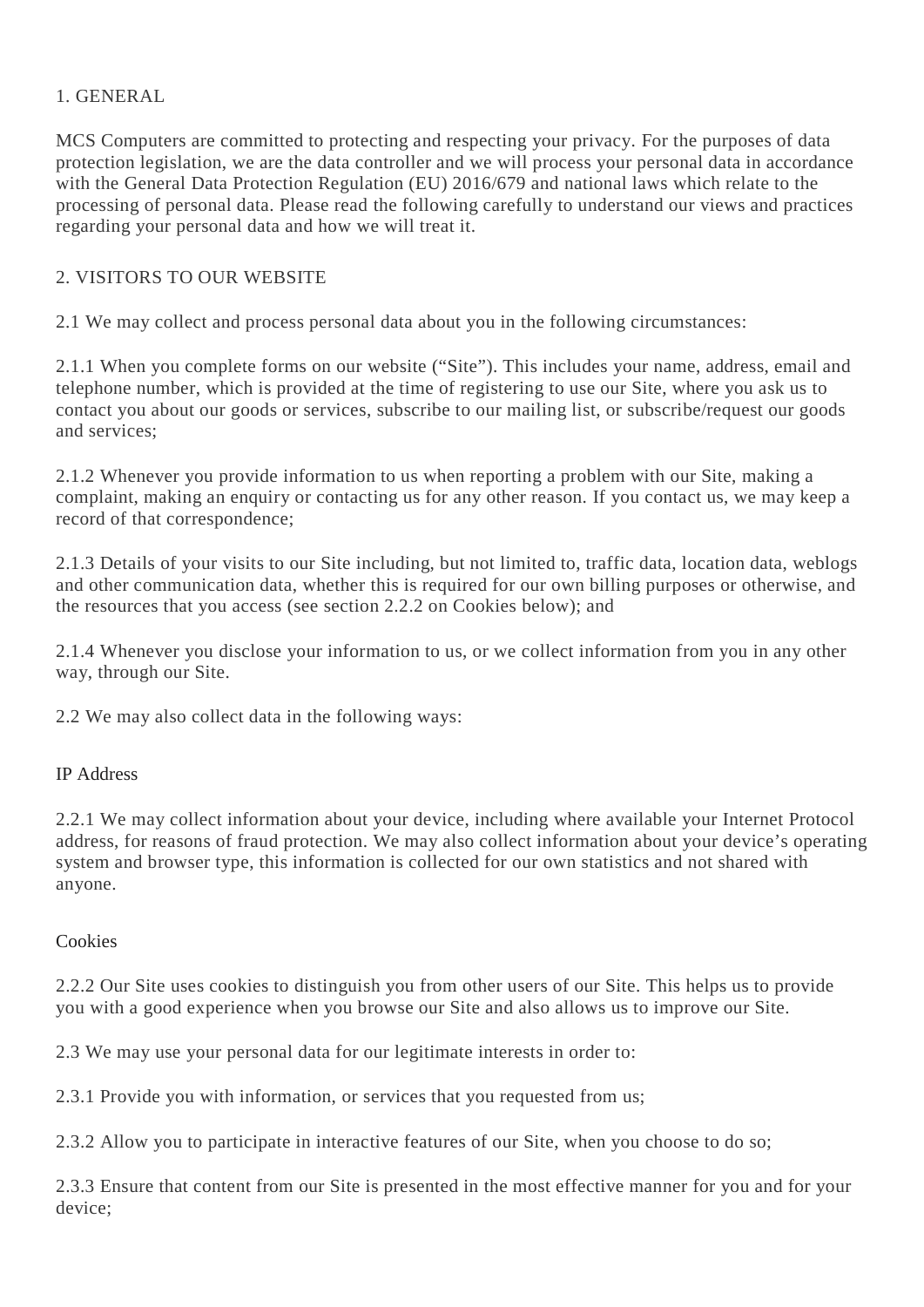2.3.4 Improve our Site and services;

2.3.5 Process and deal with any complaints or enquiries made by you; and

2.3.6 Contact you for marketing purposes where you have signed up to receive our newsletter.

### 3. CUSTOMERS

3.1 We will collect details such as your name, address, phone number and email address when you order goods or services from us either via our Site or linked social media sites. We will use this information to process your order and comply with our contractual obligations.

3.2 In order to perform our contract with you, we may also need to share personal data with third parties such as payment providers and postal service organisations to assist in the delivery of goods or services you have ordered; this could include third party couriers or warranty providers.

3.3 We may also advertise your feedback on our website and marketing materials (subject to obtaining your prior consent where necessary);

3.4 We will retain your information as long as we require this to provide you with the goods or services ordered from us and for a period of 6 years afterwards. Where you have subscribed to receive marketing correspondence from us we will keep your personal data for the period of time described in section 6 below.

3.5 When offering our customers repairs from our store we store your name, address, telephone number also information regarding your repair such as system type, model number and serial number. We also need to record the password you use to log in to your computer so that we can complete any repairs. All this information is recorded in our repair database that is highly protected and the only person with access to this information is Mike or Caroline Smith who are the owners of the company.

3.5.1 The information gathered mentioned above in 3.5 is not shared with anyone however passwords are very personal to the individual and we would always advise our customers to change any passwords prior or immediately after a repair.

3.5.2 The information we hold on you as shown above is available for you to see upon request, you also have the right to have this information removed at any time. We hold this information so that we can look back at any repairs we do for you which assists us in future repairs and in some cases saves time, this in affect could also save you money in labour so we would urge you to consider these facts before making a decision.

# 4. IF YOU FAIL TO PROVIDE PERSONAL DATA

Where we need to collect personal data by law, or under the terms of a contract we have with you and you fail to provide the data when requested, we may not be able to perform the contract we have or are trying to enter into with you (for example to provide you with our goods or services). In this case, we may have to cancel a product or service you have with us but we will notify you if this is the case at the time.

### 5. LEGAL BASIS FOR PROCESSING YOUR PERSONAL DATA

5.1 We will only use your personal data where the law allows us to. Most commonly, we will use your personal data in the following circumstances: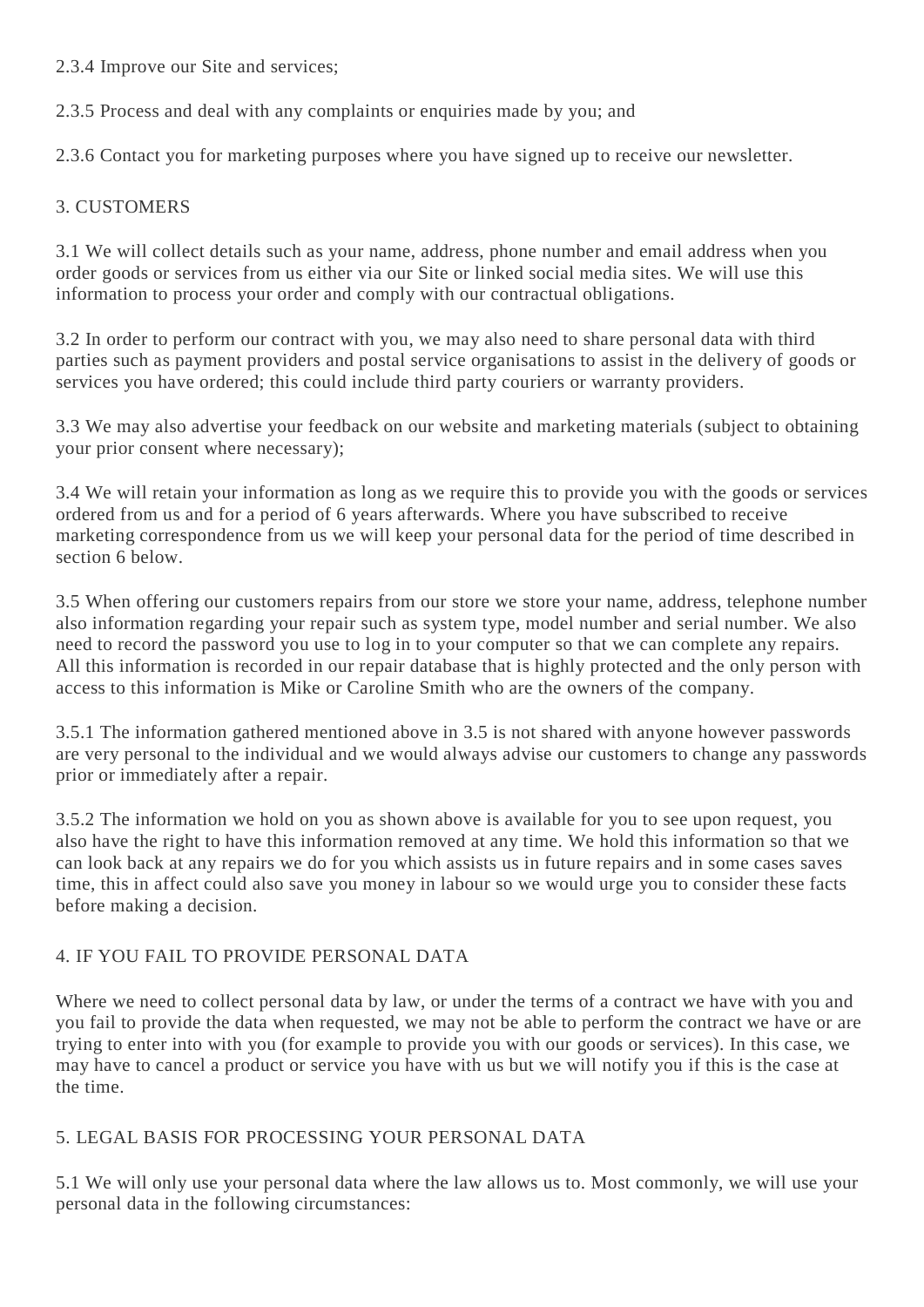5.1.1 For performance of a contract we enter into with you;

5.1.2 Where necessary for compliance with a legal or regulatory obligation we are subject to;

5.1.3 Where necessary to protect your vital interests; and

5.1.4 For our legitimate interests (as described within this policy) and your interests and fundamental rights do not override these interests.

# 6. DISCLOSURE OF PERSONAL DATA TO THIRD PARTIES

6.1 In addition to the third parties mentioned above, we may disclose your information to third parties for our following legitimate interests as follows:

6.1.1 to staff members in order to facilitate the provision of goods or services to you;

6.1.2 to our affiliated entities to support internal administration;

6.1.3 IT software providers that host our website and store data on our behalf;

6.1.4 professional advisers including consultants, lawyers, bankers and insurers who provide us with consultancy, banking, legal, insurance and accounting services;

6.1.5 HM Revenue and Customs, regulators and other authorities who require reporting of processing activities in certain circumstances; and

6.2 We may disclose personal data to the police, regulatory bodies, legal advisors or similar third parties where we are under a legal duty to disclose or share personal data in order to comply with any legal obligation, or in order to enforce or apply our website terms and conditions and other agreements; or to protect our rights, property, or safety of our customers, or others. This includes exchanging information with other companies and organisations for the purposes of fraud protection and credit risk reduction.

6.3 We will not sell or distribute personal data to other organisations without your approval.

# 7. DATA SECURITY

7.1 Where we have given you (or where you have chosen) a password which enables you to access certain parts of our Site, you are responsible for keeping this password confidential. We ask you not to share a password with anyone.

7.2 Unfortunately, the transmission of information via the internet is not completely secure. Although we will do our best to protect your personal data, we cannot guarantee the security of your information transmitted to our Site; any transmission is at your own risk.

7.3 Information you provide to us is shared on our secure servers. We have implemented appropriate physical, technical and organisational measures designed to secure your information against accidental loss and unauthorised access, use, alteration or disclosure. In addition, we limit access to personal data to those employees, agents, contractors and other third parties that have a legitimate business need for such access.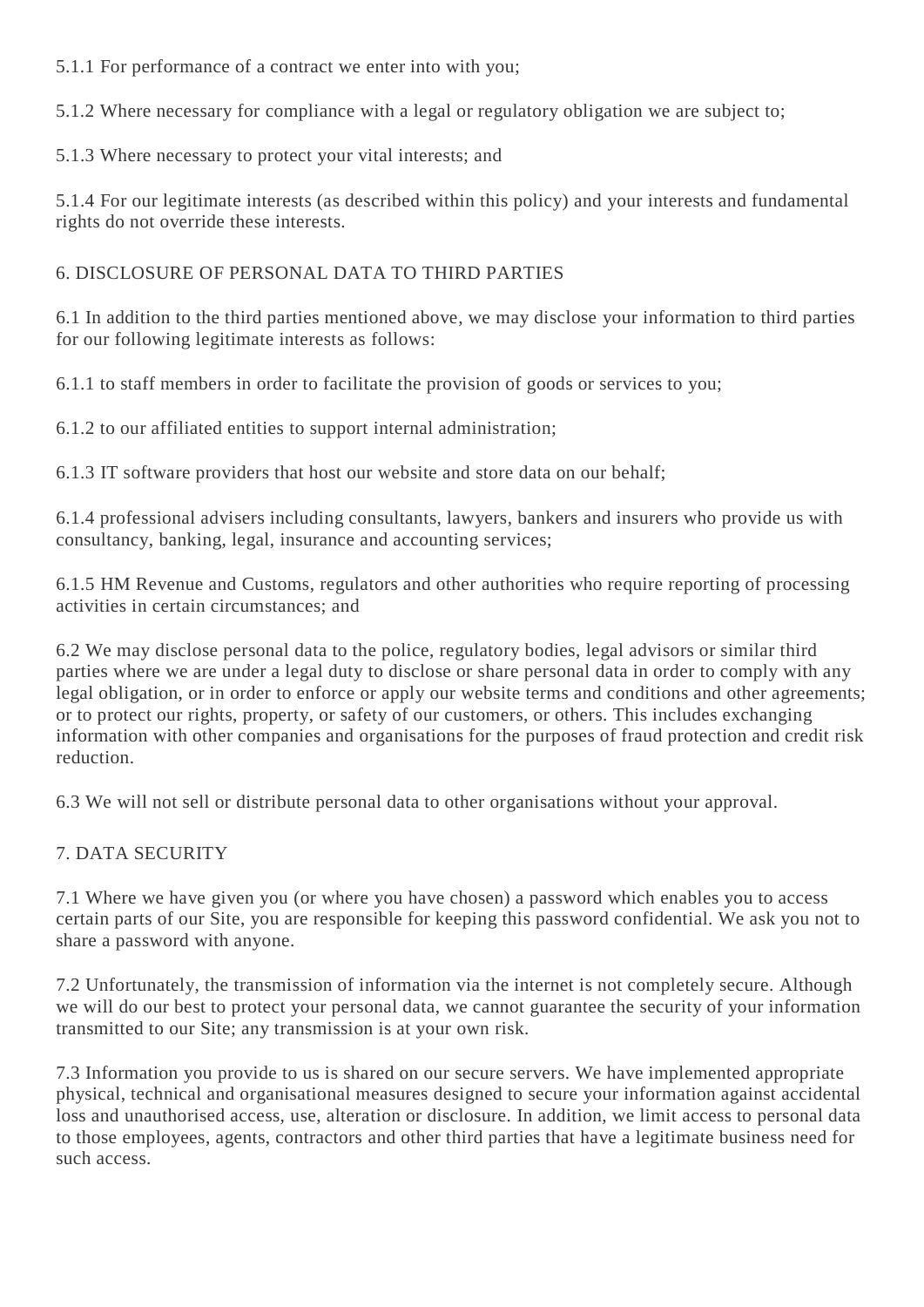#### 8. ACCESS TO, UPDATING, DELETING AND RESTRICTING USE OF PERSONAL DATA

8.1 It is important that the personal data we hold about you is accurate and current. Please keep us informed if the personal data we hold about you changes.

8.2 Data protection legislation gives you the right to object to the processing of your personal data in certain circumstances or withdraw your consent to the processing of your personal data where this has been provided. You also have the right to access information held about you and for this to be provided in an intelligible form. If you would like a copy of some or all of your personal information, please send an email to sales@mcsbridlington.co.uk. In certain circumstances we reserve the right to charge a reasonable fee to comply with your request.

8.3 You can also ask us to undertake the following:

8.3.1 Update or amend your personal data if you feel this is inaccurate;

8.3.2 Remove your personal data from our database entirely;

8.3.3 Send you copies of your personal data in a commonly used format and transfer your information to another entity where you have supplied this to us, and we process this electronically with your consent or where necessary for the performance of a contract; or

8.3.4 Restrict the use of your personal data.

8.4 We may request specific information from you to help us confirm your identity and your right to access, and to provide you with the personal data that we hold about you or make your requested changes. Data protection legislation may allow or require us to refuse to provide you with access to some or all the personal data that we hold about you or to comply with any requests made in accordance with your rights referred to above. If we cannot provide you with access to your personal data, or process any other request we receive, we will inform you of the reasons why, subject to any legal or regulatory restrictions.

8.5 Please send any requests relating to the above to our Data Protection Officer at sales@mcsbridlington.co.uk specifying your name and the action you would like us to undertake.

### 9. RIGHT TO WITHDRAW CONSENT

Where you have provided your consent to the collection, processing and transfer of your personal data, you have the legal right to withdraw your consent under certain circumstances. To withdraw your consent, if applicable, please contact us at sales@mcsbridlington.co.uk

### 10. CHANGES TO OUR PRIVACY POLICY

We reserve the right to update this privacy policy at any time, and any changes we make to our privacy policy will be posted on this page. We will notify you if there are any changes to this policy that materially affect how we collect, store or process your personal data. If we would like to use your previously collected personal data for different purposes than those we notified you about at the time of collection, we will provide you with notice and, where required by law, seek your consent, before using your personal data for a new or unrelated purpose. We may process your personal without your knowledge or consent where required by applicable law or regulation.